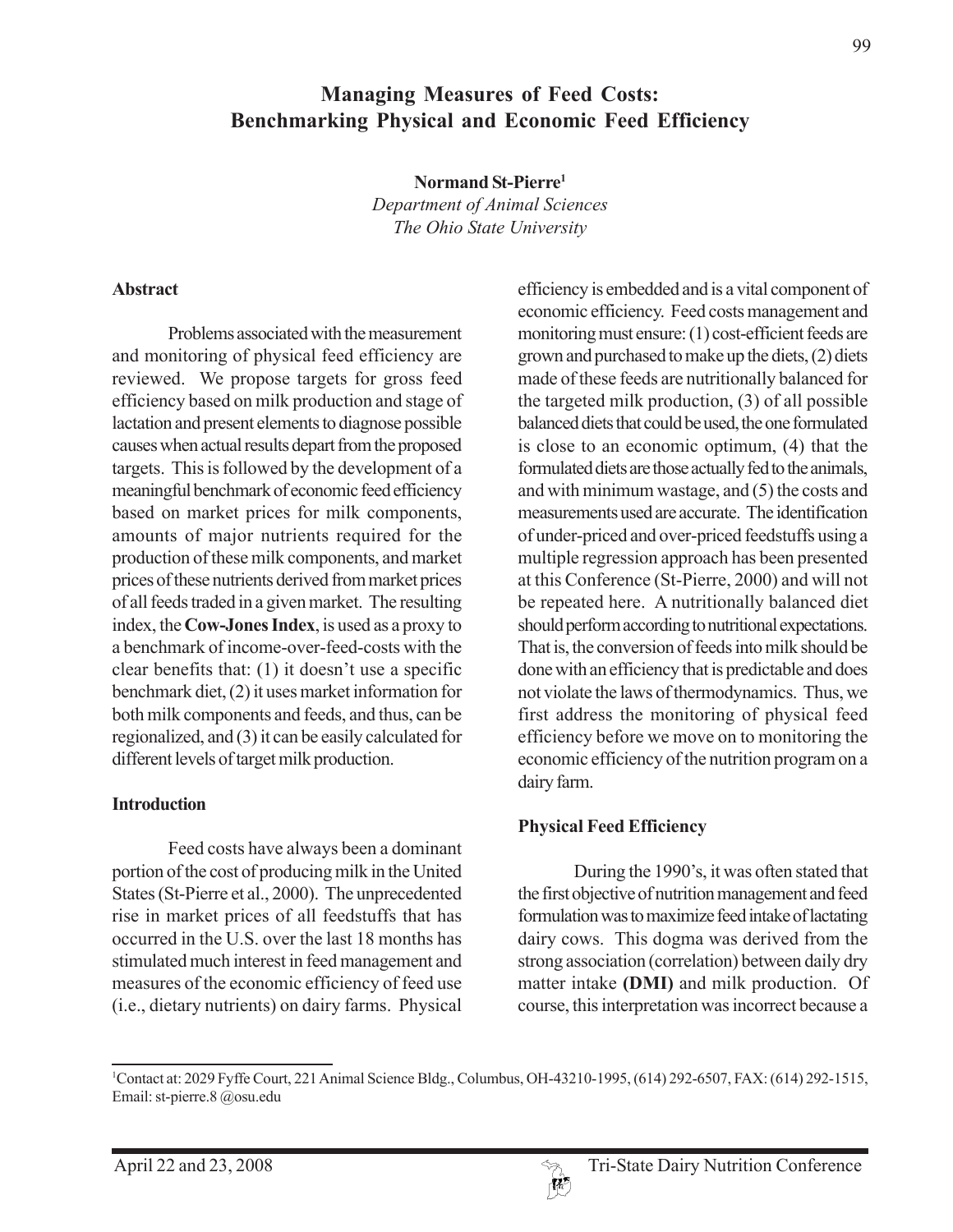correlation (or simple regression) does not imply a cause and effect. Over time, field observations of DMI that were disproportionately high to milk production levels were being reported, raising concerns about the validity of the "maximize DMI" dogma. The author remembers all too well visiting a herd where apparent daily DMI exceeded daily milk production. Gradually, this dogma was replaced by one based on gross feed efficiency **(GFE)**, which at first was simply expressed as units of milk per unit of DMI and later was replaced by slightly more complex measures such as pounds of 3.5% fat-corrected milk or energy-corrected milk per pound of DMI. Unless one is facing a situation of milk production with abnormally low or high fat content, the use of any of these energy-corrected feed ratios generally leads to the same (and sometimes erroneous) conclusions as the simple GFE based on raw milk production.

There are some problems associated with the interpretation of the GFE.

# *Effect of stage of lactation on GFE*

Figure 1a presents theoretical lactation and DMI curves for a 1,500 lb cow in her third parity, producing 22,000 lb of milk in 330 days of lactation with average fat and true protein concentrations of 3.60 and 3.10%, respectively. The curve was generated using the well-known gamma (a.k.a., Wood) function (Kellogg et al., 1977):

Milk (lb/day) = 17.01 
$$
t^{0.345} e^{-0.00702 t}
$$
 [1]

where t is time post-calving (days). On each day, expected DMI was calculated using the NRC (2001) equation. Milk production peaked at 101 lb/day at 50 days in milk **(DIM)**, while DMI peaked at 58.5 lb/day at 80 DIM.

Figure 1b shows the calculated GFE over the course of the lactation. Predictably, GFE is the highest in early lactation (2.21 in the first month),

decreasing monotonically over the lactation cycle to reach a value of 0.78 in the eleventh month. After the third month of lactation, the decline in GFE over time is nearly linear, dropping 0.11 unit per month of lactation (0.0037 unit per day). Over the entire lactation, GFE averages approximately 1.4, a value about equal to the GFE at 150 DIM. Because of the significant effect of DIM on GFE, it seems important that the benchmark be adjusted for DIM in herds that do not have uniform calvings throughout the year. Essentially, the benchmark should be reduced by 0.11 units for each month that the average DIM exceeds 150 days.

## *Effect of milk production level on GFE*

In theory, increased productivity should be associated with increased GFE due to the dilution of maintenance. In Figure 2, we calculated the GFE over a lactation cycle at three levels of production: 16,000, 22,000, and 28,000 lb/lactation (330 days). The average GFE over the lactation cycle drops from approximately 1.6 to 1.4 when production is reduced from 28,000 to 22,000 lb/ year, and to 1.15 when production is further reduced to 16,000 lb/year. Animal production has a profound effect on the expected GFE. If GFE is to be used as some sort of efficiency benchmark, it is clear that the target must be adjusted for the level of production in a herd. Whether the actual level of production is optimal is a very different question than whether the animals are converting feeds according to nutritional (physical) expectations.

The relationship between milk production and GFE is illustrated in Figure 3, where we calculated DMI at 90 DIM for a 1,500 lb cow producing milk at 3.6% fat, 3.1% protein, and 5.7% other solids (i.e., 4.8% lactose). Estimates were based on NRC (2001). The relationship between daily milk production and DMI is a straight line crossing the X-axis at a value of 26.6 lb of DMI and with a slope of 2.98 (i.e., a change of  $\sim$  3 lbs in production is associated with a change of  $\sim$  1 lb in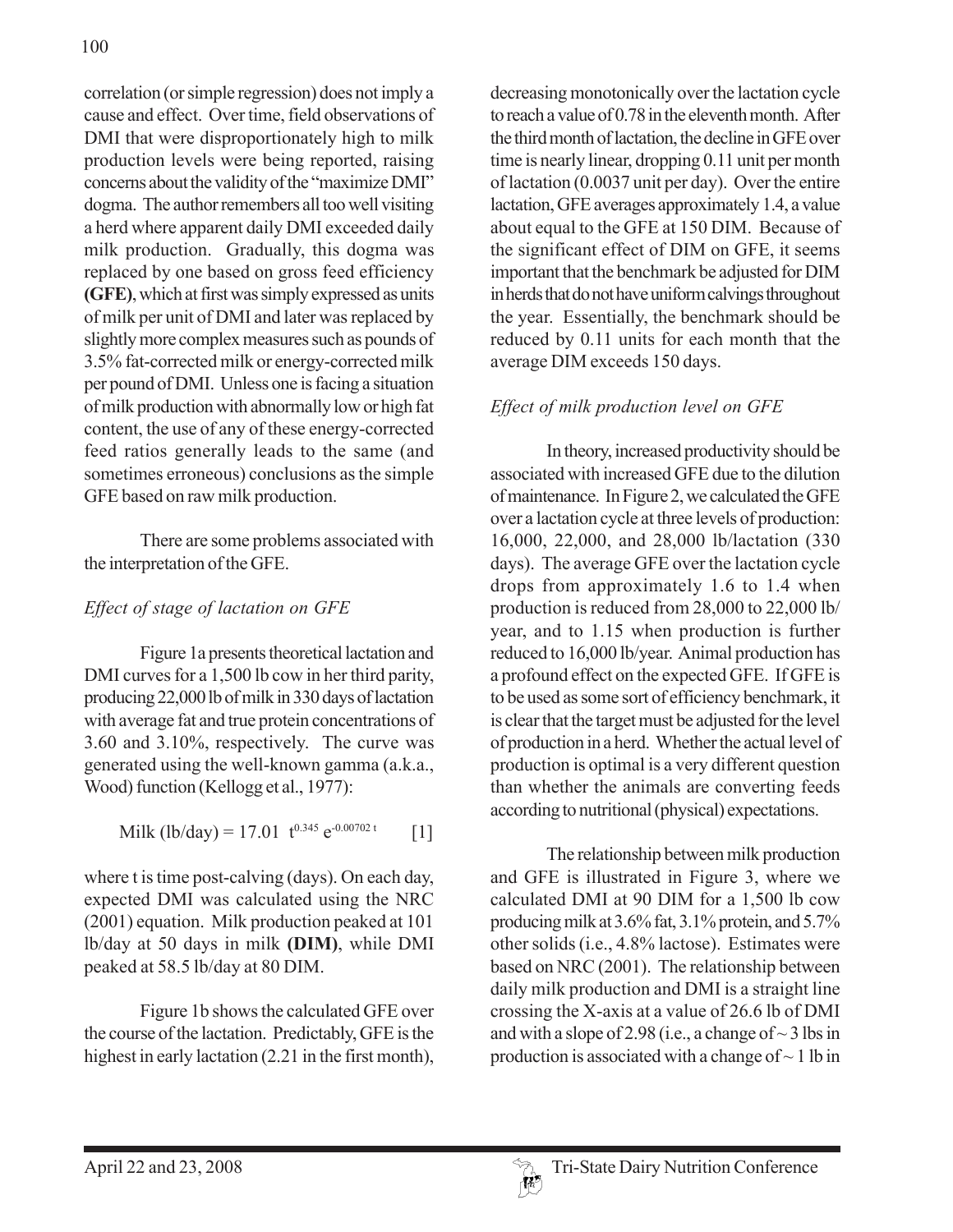DMI). In this figure, the slope of a line connecting any point on the milk production – DMI curve to the (0, 0) origin is in fact the GFE at that level of daily production. Hence, it is easy to see how GFE rises as production increases. It is also easy to see how each additional unit of production increases GFE at a decreasing rate. For example, GFE rises from 1.0 to 1.5 (a 0.5 unit change) when production is increased from 40 to 80 lb/day, but only rises from 1.5 to 1.8 (a 0.3 unit change) when production is increased from 80 to 120 lb/day. In fact, GFE converges towards an asymptote of 2.98 – its maximum value for milk with this composition.

#### *Effects of ration energy density*

The calculations done so far assume that the diets are formulated according to NRC requirements and estimated DMI. For example, a 1,500 cow producing 75 lb/day of milk at 3.6% fat, 3.1% protein, and 5.7% other solids has a total  $NE_{\text{L}}$  requirement of 34.7 Mcal/day and is expected to consume 51.8 lb/day of DMI, thus requiring a diet with an energy density of 0.67 Mcal/lb to attain a zero energy balance. Changing the energy density of the diet would likely alter DMI. Assuming that the animal and the diet are in a state where physiological factors are the predominant drivers of feed intake (Conrad et al., 1964), we can calculate the expected GFE for diets of different energy densities (Table 1). Over a range of reasonable diet NE<sub>r</sub> densities (0.65 to 0.74 Mcal/ lb), GFE varies by nearly 0.2 units. In Table 1, calculations are based on energy density being increased by the addition of grains to the diet, but the same could be done using digestible fats. Depending on the relative costs of grains, forages, and fats, increasing the energy density above the implied energy density "requirement" does improve GFE, but this may lead to reduced income. The important point here is to remember that the objective should not be to maximize GFE but to achieve a GFE in line with the expectations derived from the model used to formulate the diet.

#### *Setting up meaningful GFE benchmarks*

In Table 2, we propose target GFE for Holstein cows at different levels of milk production. If milk production is expressed in pounds of milk per cow per day (i.e., milk production for a herd or for a pen - is at a given point in time), then the target GFE is read directly from the table. For example, a pen of cows milking 80 lb of milk has a GFE benchmark of 1.54. If milk production is expressed as rolling herd average or other forms of annual production, then the benchmark GFE must be adjusted based on the current average days in milk of the herd (or pen) as explained previously. For example, a herd with a 22,000 lb RHA at 180 DIM would have a target GFE of 1.4 (from the table) – 0.11 (to account for the month deviation in DIM from  $150 \text{ days}$  = 1.29. In either case, because measurements of both production and DMI are subject to errors, deviations of actual GFE from target GFE of less than 0.05 unit should be ignored, while deviations of less than 0.10 unit should probably not be of any great concern. Of course, monitoring GFE is a worthless activity unless one ensures relatively accurate and precise measurements of both milk production and DMI.

## *Diagnostics and interventions*

## Measured GFE is greater than target GFE (feed efficiency seems too good to be true):

- 1. Some dietary components may have an actual energy concentration greater than the value used in feed formulation. You may consider gradually replacing some of the more expensive, energy dense ingredients by cheaper and less energy dense feeds.
- 2. Are the cows loosing an excessive amount of weight and condition score? If so, you'll be paying back later with much added interest. Physical factors such as rumen fill or other management factors could be limiting intake.

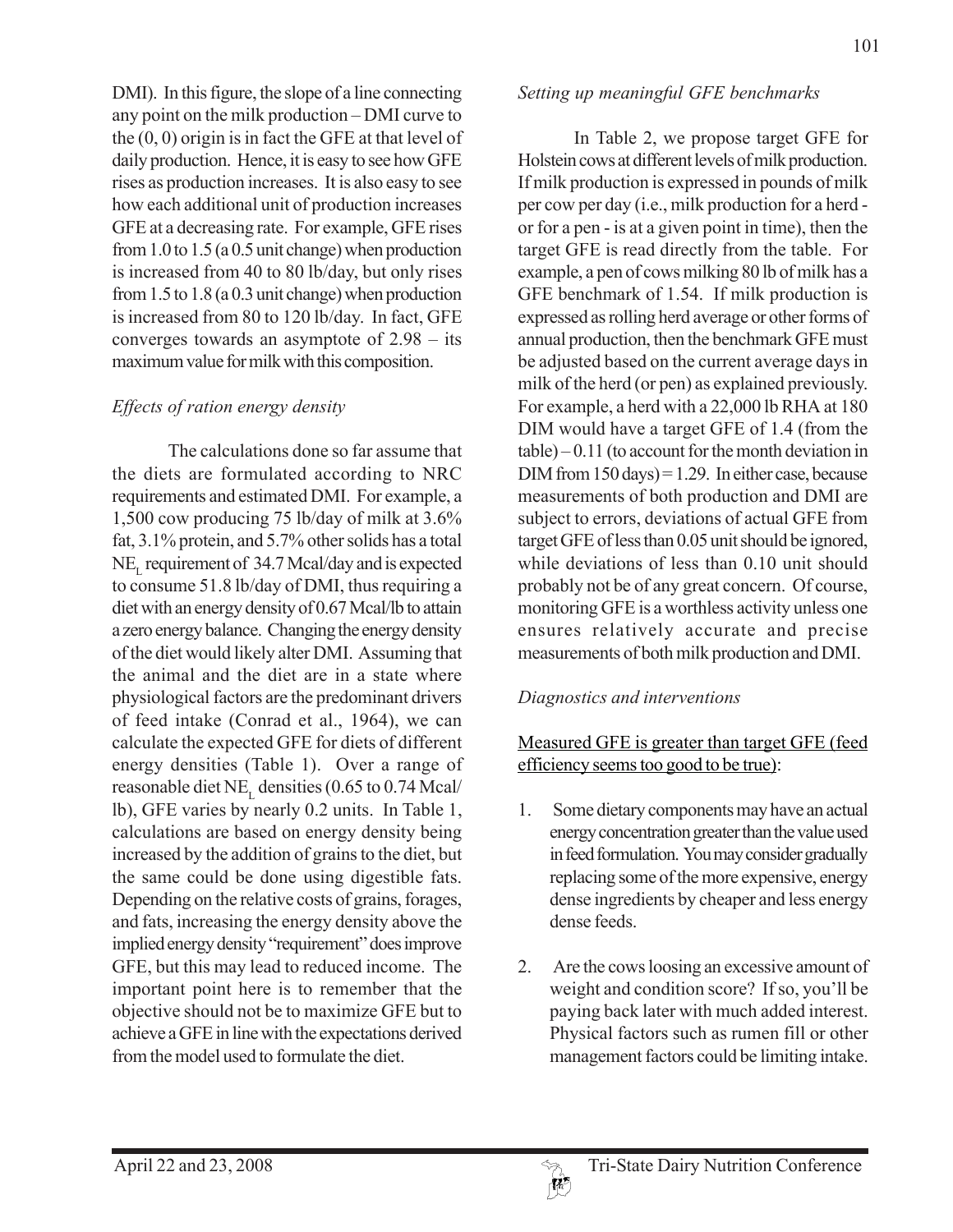- 3. Verify the numbers. Forage moisture may in fact be less than values used for diet formulation. Also, ensure that the correct head count was used to calculate DMI.
- 4. Verify the feed (mixer) scale.

## Measured GFE is less than target GFE (feed efficiency seems bad):

- 1. Are the cows gaining an excessive amount of weight and body condition? If so, this indicates a fundamental problem with the diet or the management of the animals. Somebody needs to intervene.
- 2. Some dietary components may in fact have a lower energy concentration than the one used for balancing the diet. For example, forages may not be as digestible as calculated. Try increasing the ration energy density if at all possible.
- 3. Verify the numbers. Forage moisture may be greater than the value used for balancing the diet. Verify the head count used for calculating DMI. Ensure that intake is solely for lactating dairy cows and does not include dry cows, prefresh cows, shortly fresh cows, or even replacement heifers. Sometimes, DMI is based on the amount of feed offered and has not been corrected for feed refusal and wastage.

# **Economic Feed Efficiency**

Whereas physical feed efficiency tries to answer the question "are the cows processing (digesting) the diet in line with what should be expected?", economic feed efficiency attempts at answering "is the feeding program economically optimal; is it competitive?". It is important to note

here that the objective should *never* be to minimize feed costs per hundredweight of milk. This has been discussed at length previously (St-Pierre, 1998), and the arguments will not be repeated here. Although not quite correct, the maximization of income-over-feed-costs **(IOFC)** acts as a reasonable proxy to profit maximization in the short term – certainly so when decisions regarding feeding programs are concerned. The IOFC measures the difference between milk revenues and feed costs and can be represented algebraically as:

$$
IOFC = MPm - E Fi PFi
$$
 [2]

where IOFC is income-over-feed-costs (\$/cow/ day), M is milk production level (lb/cow/day),  $P_m$  is the price of milk (\$/lb), E is a symbol representing the sum over all the feedstuffs in the diet,  $F_i$  is the amount of feedstuff i (there are  $i = 1$  to m feeds used) in the diet (lb/cow/day), and  $P_{F_i}$  is the unit price of feedstuff i (\$/lb). With the Federal Milk Marketing Order **(FMMO)** reform of the late 1990's, M  $P_m$  is now the sum of the value of milk components produced and their pricing, that is:

$$
M P_m = F P_f + P P_p + O P_o
$$
 [3]

where F is fat production (lb/cow/day),  $P_f$  is the price paid for fat (\$/lb), P is true protein production (lb/cow/day),  $P_p$  is the price paid for protein, O is other solids production (lactose and ash; lb/cow/ day), and  $P_0$  is the price paid for other solids (\$/lb). Thus, [2] becomes:

$$
IOFC = (FPf + PPp + OPo) - EFiPFi [4]
$$

We are all aware of the striking gyrations of milk prices in the U.S. over the last decade. Figure 4 shows adjusted Class III milk prices in FMMO from January 2005 through February 2008. Milk prices averaged \$15.29/cwt, with a minimum of \$11.17/cwt in May of 2006 and a maximum of \$22.00/cwt in July 2007. What is often forgotten is that in most FMMO, milk is now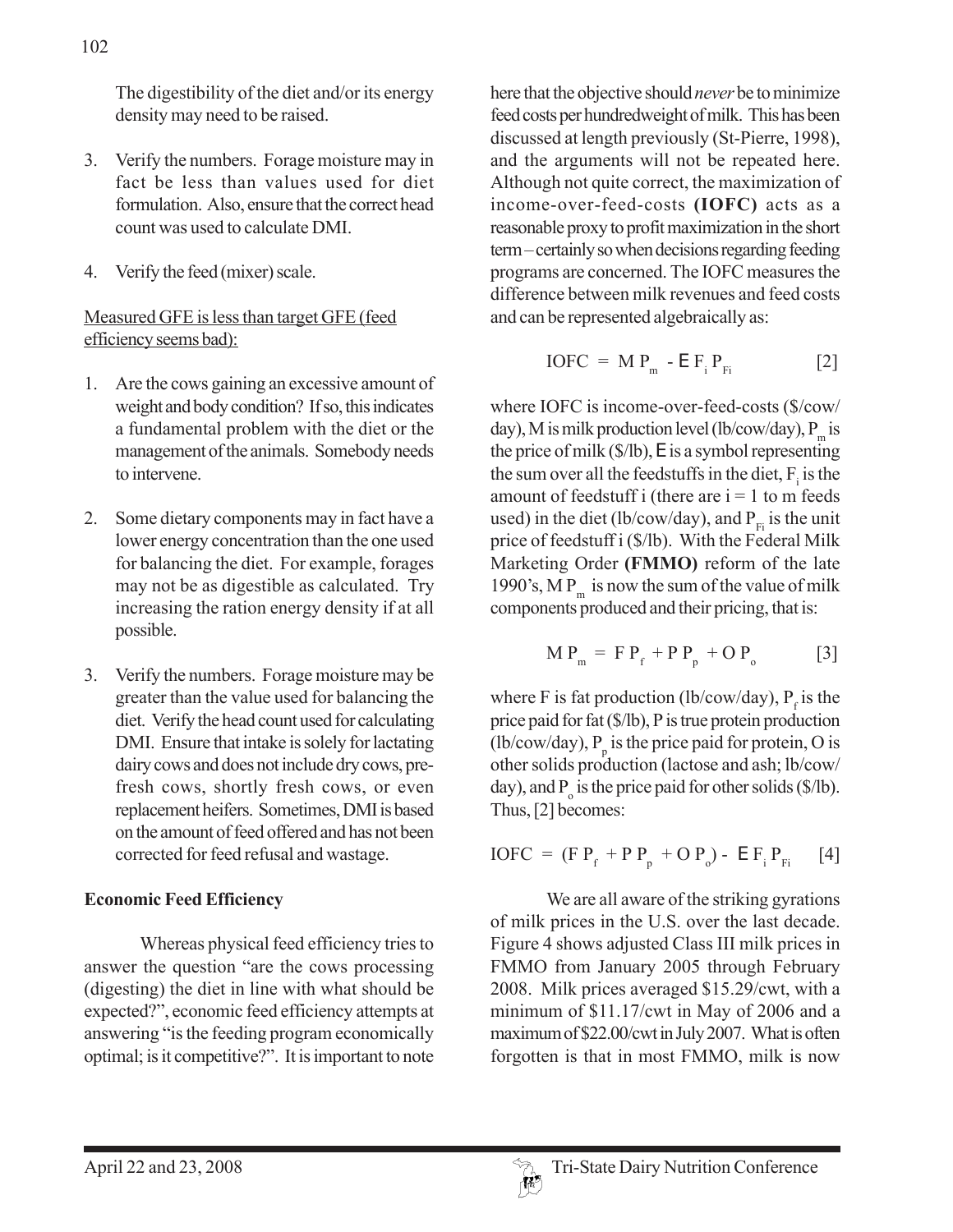component priced. That is, most of the mailbox price is in fact determined by prices and milk composition for fat, protein, and other solids **(OS)**. Figure 5 reports the evolution of fat, protein, and OS prices over the same period of January 2005 through February 2008. This figure makes evident that much of the substantial increases in milk prices experienced in 2007 were due to sharp increases in milk protein prices and to a lesser extent to OS prices.

The pricing structure of milk in FMMO allows for an exact quantification of  $P_p P_p$ , and  $P_o$ in [4]. But, if we truly want to optimize [4], we must recognize that F, P, and O are functions of the Fi . That is, *the production of fat, protein, and other solids is dependent of what is being fed*. From a nutritional science standpoint, it is much more correct to state that F, P, and O are functions of the nutrients being fed, which themselves are function of the feeds being consumed. Nutrition models, such as the NRC (2001) model, have achieved remarkable progress in their ability to forecast the delivery of nutrients to an animal in a stated physiological status. Practically speaking, this means that we can now estimate reasonably well the delivery of NEL, metabolizable protein **(MP)**, and other nutrients of production importance if we know the characteristic of the animals (weight, milk production, and milk composition) and the identity, nutritional characteristics, and amounts of each feed in the diet. So, we can mathematically translate quite readily a diet (a mixture of feeds) into an array of nutrients. We have, however, made little progress in translating a given delivery of nutrients into a prediction of milk component production. There are two reasons for that. First, the models that have been developed are essentially requirements models; milk production and composition are inputs into such models. Milk production serves to calculate expected DMI, which itself is used to calculate nutrient delivery. In the end, these models can assess the adequacy of a diet for a given level of milk production (i.e., can the nutrients delivered support

the given milk input?), but they fail miserably at predicting what happens to milk component production if nutrients are not delivered according to "requirements". This is the realm of response models as opposed to requirement models. The second reason for the lack of progress in the development of response models is that they are fundamentally much more complex than requirement models. Research in the 1970's at U.C. Davis produced a computerized response model to net energy (Bath and Bennett, 1980). The model, however required an arbitrary input for a milk production asymptote, thus implicitly resulting in an infinite set of optimal solutions solely dependant on the user's own biases. Empirically, production of milk and milk components always show a declining, nonlinear response to dietary inputs (Roffler et al., 1986). Curnow (1973) did propose a statistical mechanism for transforming a single nutrient requirement function for individual animals into a response function for groups. We greatly expanded the method, allowing for the simultaneous response to multiple nutrients as well as accounting for uncertainty in the requirement functions and feedstuffs composition (St-Pierre and Thraen, 1999). This mathematic approach is; however, very messy, and a closed functional form and solution cannot be derived. So although the question of what level of production would be optimal for a given group of animals under a given set of feed and milk prices is economically important, we are currently in no position to answer this question with any degree of accuracy. Thus, for the rest of this paper, we will assume that the level of milk component production is a given.

For a long time, the USDA has tracked a measure of economic efficiency using the milk-tofeed **(MTF)** ratio, essentially the ratio of the price of a hundredweight of milk (numerator) to the cost of 50 lb of corn, 8 lb of whole soybeans, and 41 lb of hay (denominator). For some reason, economists like to bring almost everything into a ratio. The MTF fails to be a reliable benchmark of profitability

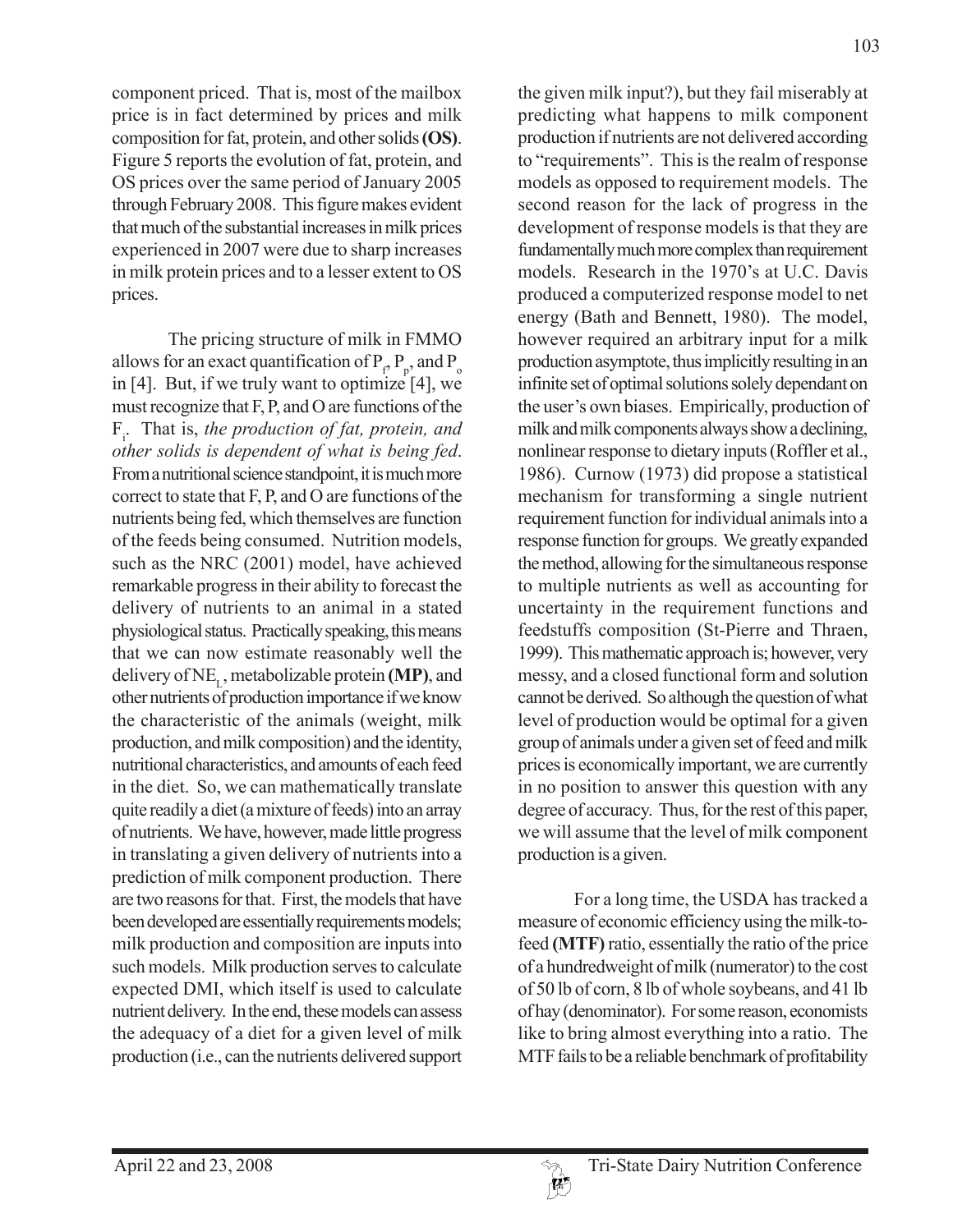for many reasons, most importantly because it is a *ratio* of two entities, whereas profitability and its proxy IOFC are *differences* between two entities. Ken Bailey at Penn State University has proposed using a measure of IOFC for a benchmark, but feed costs are calculated using either a naïve diet, or a complex diet using constant proportions of feeds. The benchmark diet doesn't change based on the relative economics of available feedstuffs. We have proposed a different approach where the benchmark is completely dissociated from any specific diet. Our approach is as follows:

#### *Determination of nutrient requirements based on milk components production*

We know reasonably well the nutrient requirements for a cow of a given weight, producing a given amount of milk of a given composition (NRC, 2001). These can be calculated easily using the following equations:

 $DMI = 0.1102 MBW + 5.361 F + 2.499 O [5]$ 

$$
NE_{L} = 0.0444 MBW + 4.245 F + 2.551
$$
  
P + 1.542 O [6]

 $MP = 0.004353 MBW + 0.1665 F +$  $1.4935 \text{ P} + 0.07746 \text{ O}$  [7]

 $RDP = 0.01248 MBW + 0.4687$  $F - 0.0160 P + 0.2245 O$  [8]

$$
RUP = -0.003581 MBW - 0.1320 F
$$
  
+ 1.7935 P - 0.0626 O [9]

 $e-NDF = 0.0231 MBW + 1.1258$  $F + 0.5248$  O [10]  $ne-NDF = 0.00771 MBW + 0.3753 F +$ 0.1749 O [11]

where MBW is the metabolic body weight (i.e.,  $W<sup>0.75</sup>$ , in lb), F, P, and O are as defined in [3], NE<sub>r</sub> is net energy for lactation requirement (Mcal/cow/ day), MP is metabolizable protein requirements (lbs/ cow per d), RDP is rumen degradable protein requirement (lb/cow/day), RUP is rumen undegradable protein requirement (lb/cow/day), e-NDF is effective NDF requirement (assumed at 21% of DMI; lb/cow/day), and ne-NDF is noneffective NDF requirement (assumed at 7% of DMI; lb/cow/day). Of course, there is redundancy in [5] to [11]: one should use either one of the two following sets: (a): [6], [7], [10], and [11], or (b): [6], [8], [9], [10], and [11]. In our experience, either approach yields about the same results. Set (a) will be used for the remainder of this paper.

#### *Determination of unit costs of nutrients*

The software *Sesame*TM (available at wwww.sesamesoft.com) uses the prices and composition of all feeds traded in a given market to calculate the implicit costs of nutrients (St-Pierre and Glamocic, 2000). Although this software can be used to compare the relative economic values of various feeds, the primary objective during its development was to extract the prices of nutrients from prices of commodities. Details on the method used were presented at this Conference (St-Pierre, 2000) and have been published (St-Pierre and Glamocic, 2000). In short, the method is based on a multiple regression approach which, under reasonable assumptions, produces maximum likelihood estimates of unit costs of nutrients. *Sesame* does *not* use a diet approach; and in fact, there are no nutrient requirements either explicitly or implicitly stated or embedded. Feed markets (prices) solely determine the calculated values.

Figure 6 shows the evolution of unit costs for  $NE_{r}$ , MP, and e-NDF during the period of May 2005 through February 2008 for central OH (ne-NDF costs are not presented because they didn't vary much during this period of time). From this Figure 6, it is evident that the rises in feed prices experienced over the last 18 months have translated,

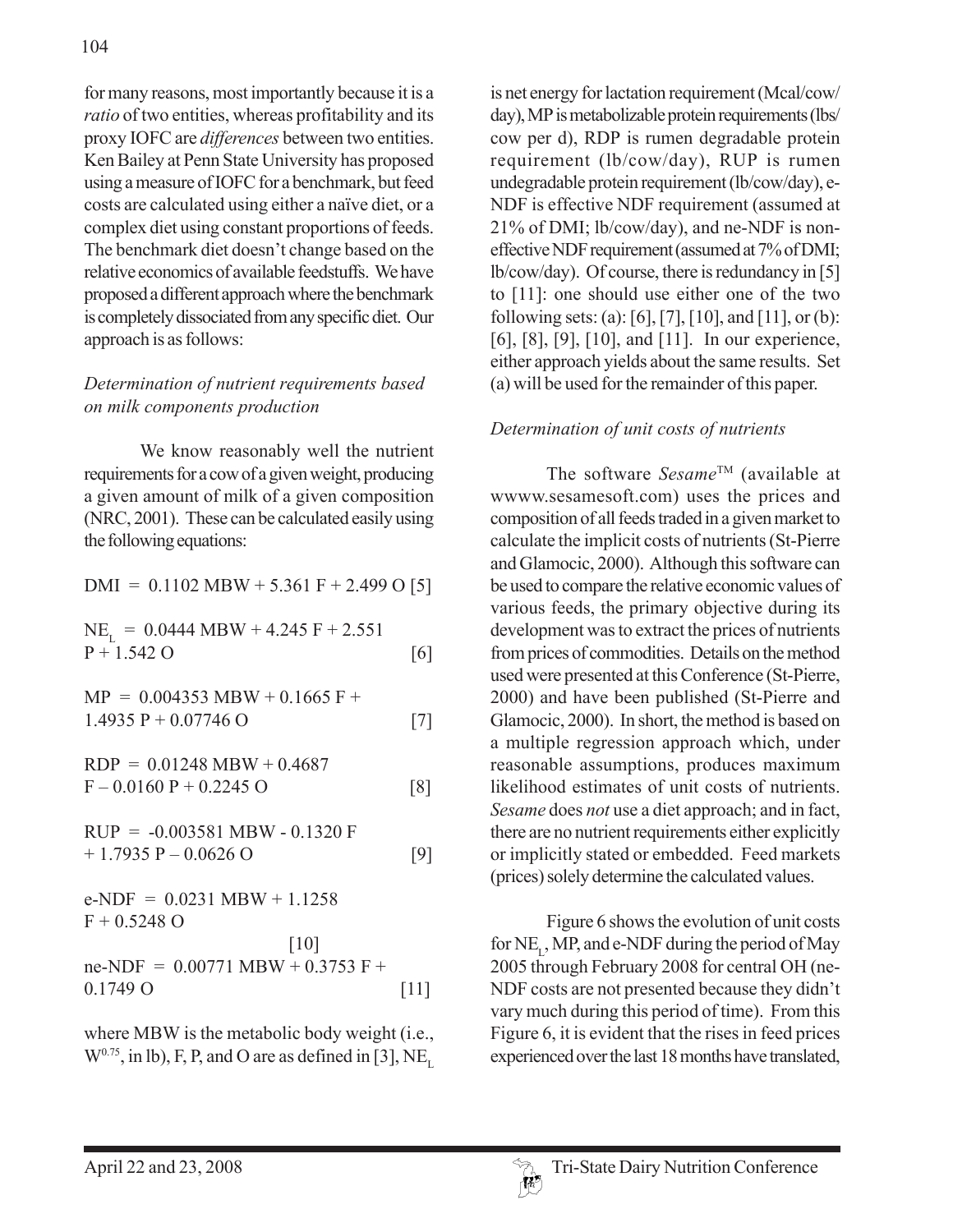as expected, into increased unit costs of nutrients, although nutrients have shown different patterns over time.

#### *Calculating the benchmarks*

Table 3 shows in detail how the economic efficiency benchmark is calculated, using price and cost figures for February 2008. A spreadsheet to assist making these calculations (Cow-Jones-Index.xls) can be downloaded at http:// dairy.osu.edu. In addition, results for OH are regularly posted on the same web site.

There are two outcomes resulting from these calculations. First, we get an index of the average costs of providing the nutrients required by a cow with known production characteristics. We call this the nutrient costs index **(NCI)**. Of course, this index moves up and down with the feed markets, but it is also adjusted based on levels of production and milk composition. The second outcome is an index representing the difference between milk revenues and the NCI. This essentially is an index of income over nutrient costs – which we have facetiously named the *Cow-Jones Index* **(CJI)**. Just as people can track the performance of their stock investments by comparing their returns to the Dow-Jones Index, dairy producers and their nutritionists can now compare over time their nutrition costs and milk revenues to an index that summarizes the movement of both the milk and the feed markets. The calculated index is shown in Figure 7 for theh period of May 2005 to February 2008.

#### *Diagnostics and intervention*

When a herd's IOFC deviates substantially from the CJI, the following questions must be addressed:

1. Are you growing or buying the right feeds? *Sesame* can be used to answer this question.

- 2. Are you buying competitively (i.e., Are you a good buyer)?
- 3. Are you assembling the correct diet? Are feeds put in the right combination?
- 4. What DMI are you using, the one on the feeding chart or the one actually consumed?
- 5. Who pays for feed refusals? Who pays for feed shrink?
- 6. What costs are you using? Are forages priced based on their total costs of production (including storage) or just variable costs?
- 7. Are feeds converted to milk as expected (i.e., Is the GFE near its target)?

#### **Conclusions**

Managing feed costs is substantially more complicated than buying cheap feeds or just being cheap. One must ensure that the efficiency of converting feeds to milk follows expectations. Ultimately, the whole process must ensure that the farm is competitive with its peers. The proposed methods and indexes can assist producers and their advisors in assessing and monitoring the physical and economic feed efficiency on dairy farms.

## **References**

Bath, D.L., and L.F. Bennett. 1980. Development of a dairy feeding model for maximizing income above feed cost with access by remote computer terminals. J. Dairy Sci. 63:1379-1389.

Conrad, H.R., A.D. Pratt, and J.W. Gibbs. 1964. Regulation of feed intake in dairy cows. 1. Change in importance of physical and physiological factors with increasing digestibility. J. Dairy Sci. 47:54- 62.

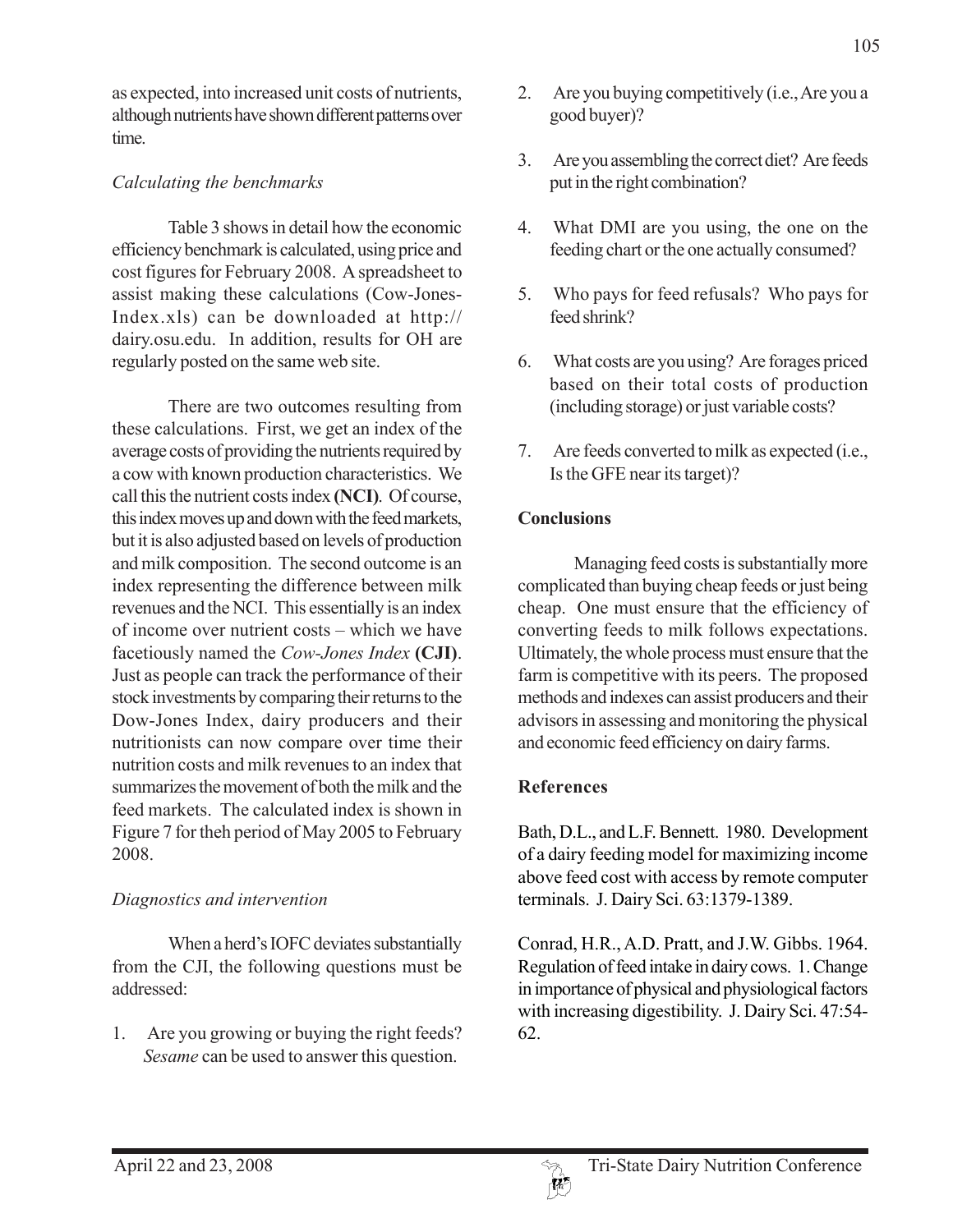Curnow, R.N. 1973. A smooth population response curve based on an abrupt threshold and plateau model for individuals. Biometrics 29:1-10.

Kellogg, D.W., N. Scott Urquhart, and A.J. Ortega. Estimating Holstein lactation curves with gamma curves. J. Dairy Sci. 60:1308-1315.

National Research Council. 2001. Nutrient requirements of dairy cattle, 7<sup>th</sup> rev. ed. National Academy Press, Washington, DC.

Roffler, R.E., J.E. Wray, and L.D. Satter. 1986. Production responses in early lactation to addition of soybean meal to diets containing predominantly corn silage. J. Dairy Sci. 69:1055-1062.

St-Pierre, N. 1998. Formulating rations based on changes in markets. Proc. Tri-State Dairy Nutr. Conf., Ft. Wayne, IN, April 21-22. The Ohio State University, Columbus.

St-Pierre, N. 2000. Estimating value of nutrients based on market prices of feedstuffs. Proc. Tri-State Dairy Nutr. Conf., Ft. Wayne, IN, April 18- 19. The Ohio State University, Columbus.

St-Pierre, N.R., and D. Glamocic. 2000. Estimating unit costs of nutrients from market prices of feedstuffs. J. Dairy Sci. 83:1402-1411.

St-Pierre, N.R., D. Shoemaker, and L.R. Jones. 2000. The next \$120,000: A case study to illustrate analysis of alternative farm investments in fixed assets. J. Dairy Sci. 83:1159-1169.

St-Pierre, N.R., and C.S. Thraen. 1999. Animal grouping strategies, sources of variation, and economic factors affecting nutrient balance on dairy farms. J. Dairy Sci. 82 (Suppl. 2):72-83.

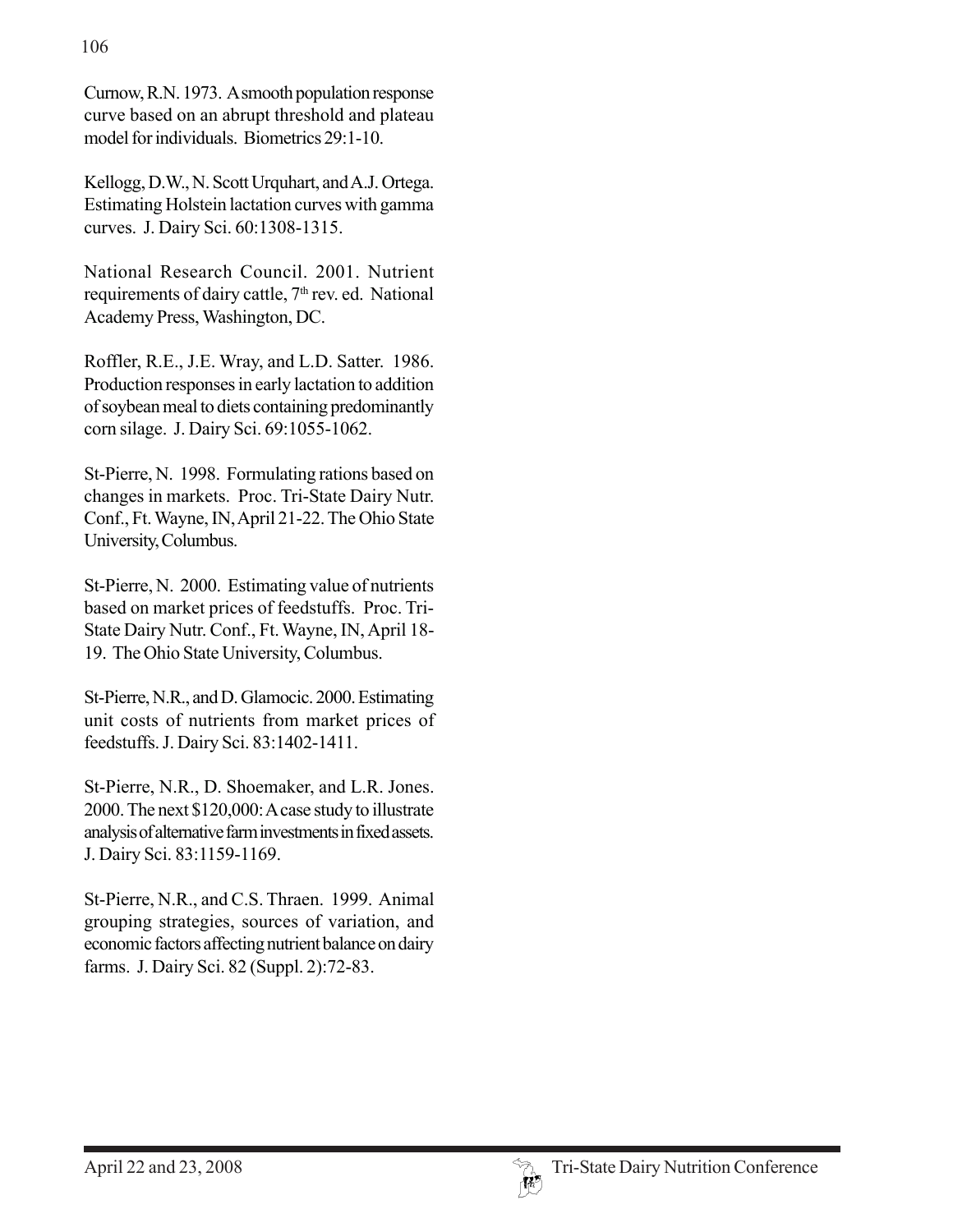| $NE_{t}$<br>(Mcal/lb) | <b>DMI</b><br>(lb/day) | Target<br><b>GFE</b> | Forage<br>$(\%$ of DMI) <sup>1</sup> | Forage<br>(lb/day) | Grain<br>(lb/day) |
|-----------------------|------------------------|----------------------|--------------------------------------|--------------------|-------------------|
| 0.65                  | 53.4                   | 1.40                 | 66.7                                 | 35.6               | 17.8              |
| 0.66                  | 52.6                   | 1.43                 | 63.3                                 | 33.3               | 19.3              |
| 0.67                  | 51.8                   | 1.45                 | 60.0                                 | 31.1               | 20.7              |
| 0.68                  | 51.0                   | 1.47                 | 56.7                                 | 28.9               | 22.1              |
| 0.69                  | 50.3                   | 1.49                 | 53.3                                 | 26.8               | 23.5              |
| 0.70                  | 49.6                   | 1.51                 | 50.0                                 | 24.8               | 24.8              |
| 0.71                  | 48.9                   | 1.53                 | 46.7                                 | 22.8               | 26.1              |
| 0.72                  | 48.2                   | 1.56                 | 43.3                                 | 20.9               | 27.3              |
| 0.73                  | 47.5                   | 1.58                 | 40.0                                 | 19.0               | 28.5              |
| 0.74                  | 46.9                   | 1.60                 | 36.7                                 | 17.2               | 29.7              |

**Table 1.** Effect on ration net energy for lactation (NE<sub>L</sub>) density on target gross feed efficiency (GFE) for Holstein cows producing 75 lb/day of milk at 3.6% fat, 3.1% protein, and 5.7% other solids.

<sup>1</sup>Forage and grain amounts are calculated assuming an  $NE<sub>L</sub>$  of 0.55 Mcal/lb for forage and 0.85 Mcal/lb for grain. Bolded cells are according to NRC (2001).

**Table 2.** Target gross feed efficiency (GFE) for Holstein herds at various levels of milk production expressed either as rolling herd average (RHA) or average daily milk production.

| <b>RHA milk</b> | Target     | Milk production | Target     |  |
|-----------------|------------|-----------------|------------|--|
| (lb/year)       | <b>GFE</b> | (lb/cow/day)    | <b>GFE</b> |  |
| 16,000          | 1.16       | 55.0            | 1.25       |  |
| 17,000          | 1.20       | 57.5            | 1.28       |  |
| 18,000          | 1.24       | 60.0            | 1.32       |  |
| 19,000          | 1.29       | 62.5            | 1.35       |  |
| 20,000          | 1.32       | 65.0            | 1.38       |  |
| 21,000          | 1.36       | 67.5            | 1.41       |  |
| 22,000          | 1.40       | 70.0            | 1.44       |  |
| 23,000          | 1.43       | 72.5            | 1.46       |  |
| 24,000          | 1.47       | 75.0            | 1.49       |  |
| 25,000          | 1.50       | 77.5            | 1.51       |  |
| 26,000          | 1.53       | 80.0            | 1.54       |  |
| 27,000          | 1.56       | 82.5            | 1.56       |  |
| 28,000          | 1.58       | 85.0            | 1.58       |  |
| 29,000          | 1.61       | 87.5            | 1.60       |  |
| 30,000          | 1.63       | 90.0            | 1.63       |  |
| 31,000          | 1.65       | 92.5            | 1.64       |  |
| 32,000          | 1.68       | 95.0            | 1.66       |  |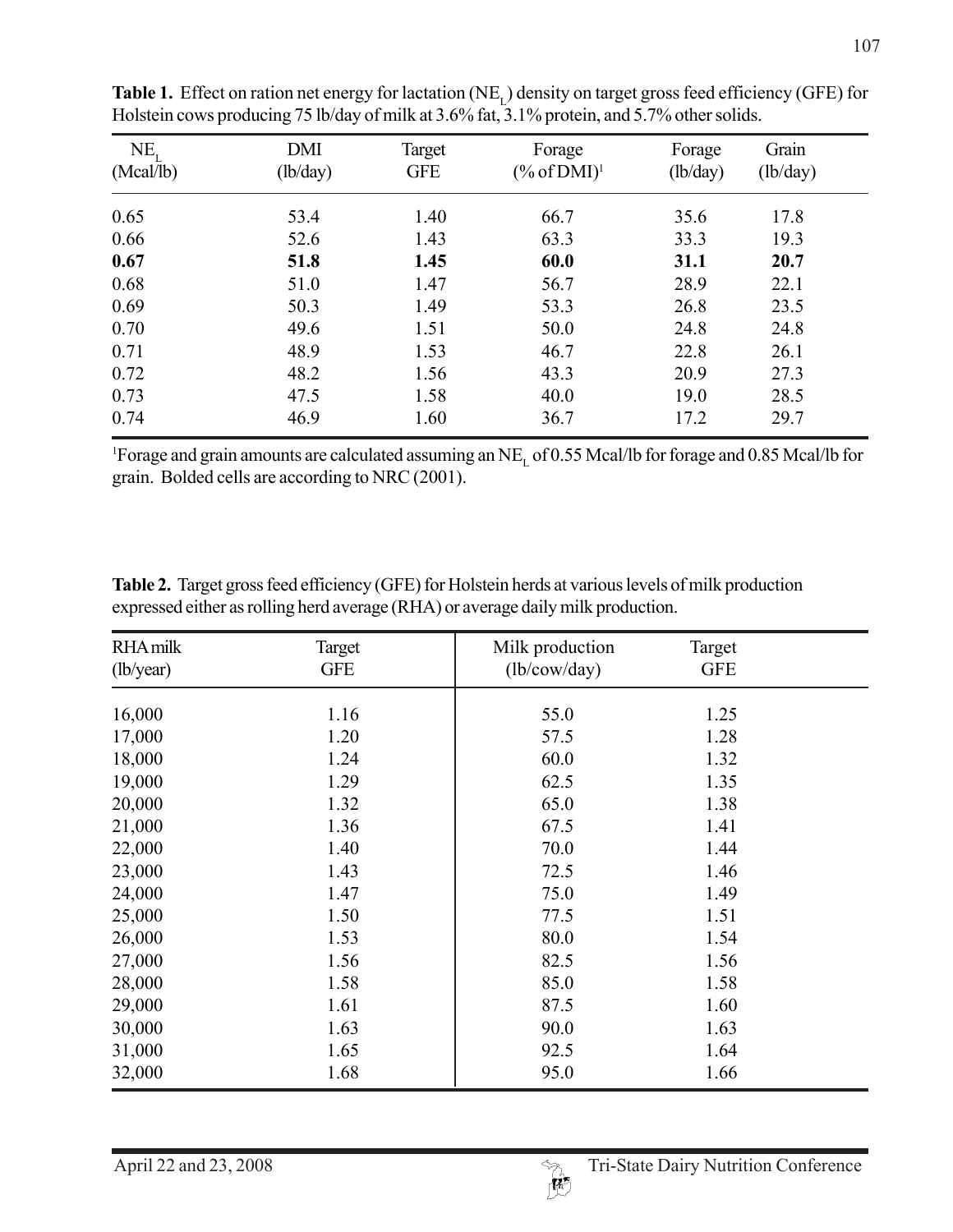| <b>Animal Inputs</b>               |            |         |  |
|------------------------------------|------------|---------|--|
| Cow weight (lb)                    | 1500       |         |  |
| Milk (lb/day)                      | 75         |         |  |
| Fat $(\%)$                         | 3.6        |         |  |
| Protein $(\% )$                    | 3.1        |         |  |
| Other solids $(\% )$               | 5.7        |         |  |
| Milk component prices input        |            |         |  |
| Fat $(\frac{8}{lb})$               | \$1.3010   |         |  |
| Protein (\$/lb)                    | \$4.0180   |         |  |
| Other solids (\$/lb)               | \$0.0803   |         |  |
| <b>Nutrient unit costs inputs</b>  |            |         |  |
| $NE_{L}$ (\$/Mcal)                 | \$0.1330   |         |  |
| Metabolizable protein (\$/lb)      | \$0.2922   |         |  |
| Effective NDF (\$/lb)              | \$0.0732   |         |  |
| Non-effective NDF (\$/lb)          | \$(0.0906) |         |  |
| <b>Nutrient requirements</b>       |            |         |  |
| $NE_{L}$ (Mcal)                    | 34.70      |         |  |
| Metabolizable protein (lb)         | 5.30       |         |  |
| Effective NDF (lb)                 | 10.85      |         |  |
| Non-effective NDF (lb)             | 3.62       |         |  |
| Milk income                        |            |         |  |
| Fat (\$/cow/day)                   | \$3.51     |         |  |
| Protein (\$/cow/day)               | \$9.34     |         |  |
| Other solids (\$/cow/day)          | \$0.34     |         |  |
| <b>TOTAL</b>                       |            | \$13.20 |  |
| <b>Nutrient Costs</b>              |            |         |  |
| $NE_{\tau}$ (\$/cow/day)           | \$4.61     |         |  |
| Metabolizable protein (\$/cow/day) | \$1.55     |         |  |
| Effective NDF (\$/cow/day)         | \$0.79     |         |  |
| Non-effective NDF (\$/cow/day)     | \$(0.33)   |         |  |
| <b>TOTAL</b>                       |            | \$6.63  |  |
| Income over nutrient costs         |            |         |  |
| <b>The Cow-Jones Index</b>         |            | \$6.57  |  |

**Table 3.** An example of the calculation of the Cow-Jones Index (a.k.a., income over nutrient costs) for February 2008.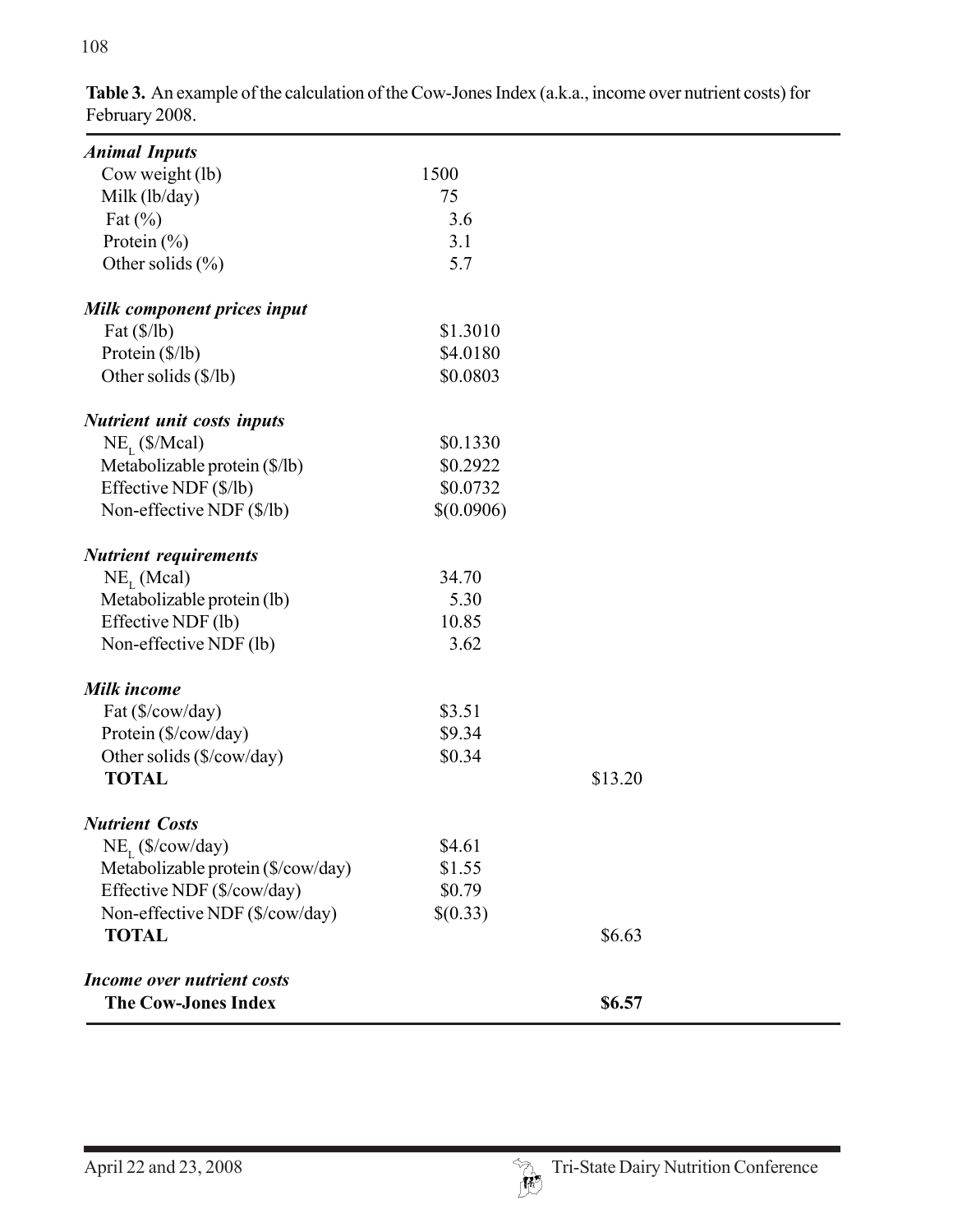

**Figure 1a.** Daily dry matter intake (DMI) and milk production of a third parity cow producing 22,000 lb of milk in 330 days. The lactation curve was calculated using a gamma function (Kellogg et al., 1977); DMI was estimated according to NRC (2001).



**Figure 1b.** Instantaneous gross feed efficiency across a lactation cycle for a cow with production and intake characteristics reported in Figure 1a (DMI = dry matter intake).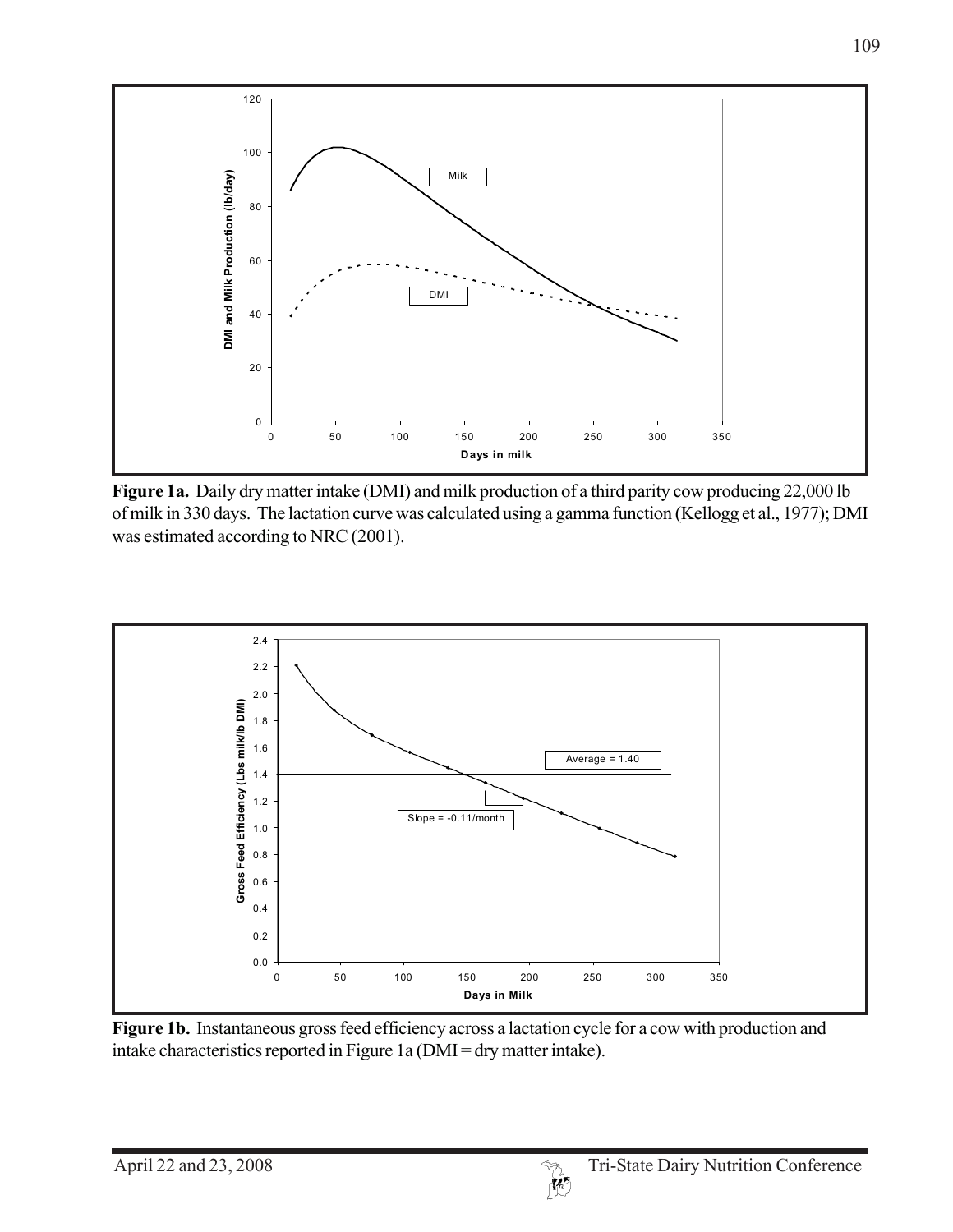

Figure 2. Comparative gross feed efficiency across a lactation cycle for a cow producing 16,000 (---),  $22,000$  (-) and  $28,000$  (-..) lb of milk in a 330 day lactation (DMI = dry matter intake).



**Figure 3.** Relationship between milk production, dry matter intake (DMI), and gross feed efficiency (GFE) in a 1,500 lb cow producing milk at 3.6% fat, 3.1% protein, and 5.7% other solids; GFE is simply the slope of the line connecting a point on the milk production – DMI curve with the (0, 0) origin.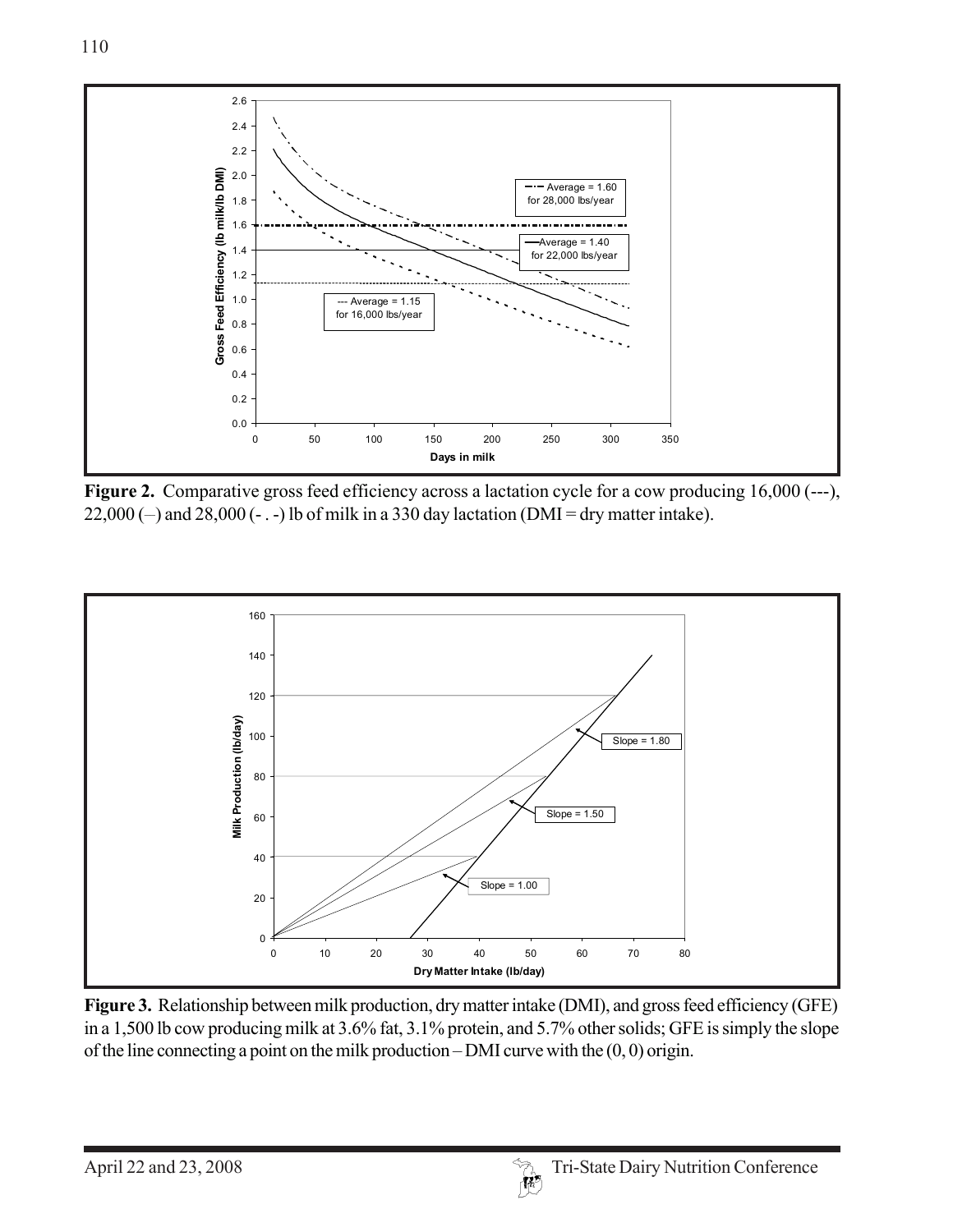

**Figure 4.** Uniform milk prices in Federal Orders from January 2005 through February 2008.



**Figure 5.** Milk component prices in Federal Orders from January 2005 through February 2008;  $\blacksquare$  = protein (\$/lb),  $\blacksquare$  = fat (\$/lb), and  $\blacktriangle$  = other solids (\$/lb).